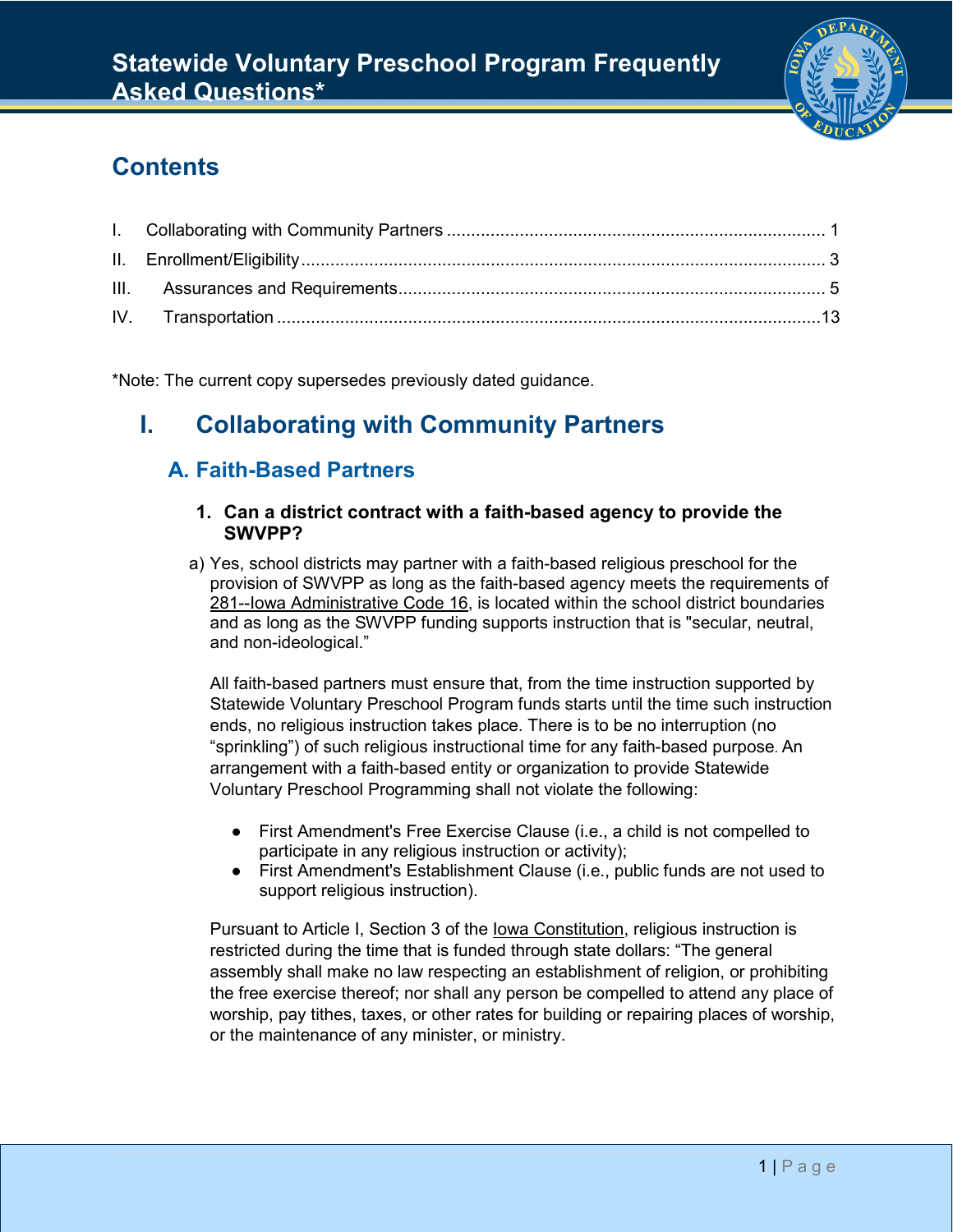

## **B. Community Partners**

## **1. What are the procedures for adding a community partner?**

- a) Consider the following:
	- An agreement/28E would need to be developed between the district and the partner. See also Q1 under the Partners section of the [SWVPP](https://educateiowa.gov/sites/files/ed/documents/SWVPPFinanceFAQ-August2018_0.pdf)  [Finance FAQ.](https://educateiowa.gov/sites/files/ed/documents/SWVPPFinanceFAQ-August2018_0.pdf)
	- The new partner would be considered part of the district's program and the district would be responsible for ensuring that the new partner meets [Program Requirements](https://eduvision.tv/l?eAOgLR) and a set of approved program standards immediately upon operation as a SWVPP location.
	- The District would add information about the new partner to the School Information Update under EdInfo during the spring prior to the fall that it will begin operation as a SWVPP location. This would create a unique building ID number for the new partner.
	- In the first fall of the new partner's operation as a SWVPP location, the district would create new sessions in the Preschool Desk Audit-Session ID Information under the new SWVPP location.
	- 4-year-old children at the new location would be included in the district's fall certified enrollment count/the district's fall Student Reporting in Iowa file.
	- No tuition may be charged for SWVPP instructional hours for 4-year-old's, including for a community partner's first year operating as a SWVPP location. The district may offer carryover or existing funds to support the cost of start-up for the new partner. See also the Expanding Capacity section of the [SWVPP Finance FAQ.](https://educateiowa.gov/sites/files/ed/documents/SWVPPFinanceFAQ-August2018_0.pdf) If the district is interested in using a [Flexibility Account](https://educateiowa.gov/pk-12/school-business-finance/levies-funds/general-fund#Flexibility_Account) to support start-up costs at the community partner, see also the [Flexibility Legislation Guidance](https://educateiowa.gov/documents/levies-and-funds/2018/01/flexibility-legislation-guidance) on the [General Fund web page](https://educateiowa.gov/pk-12/school-business-finance/levies-funds/general-fund) or contact Tom Cooley [\(tom.cooley@iowa.gov\)](mailto:tom.cooley@iowa.gov).

Either the new partner will need to begin a subscription with GOLD or, if the partner will be under the district's GOLD license, a new site and enough child portfolios will need to be added to the district's license to account for the children who will attend the new partner location (based on the agreement with the district). See pp. 2-3 of the [Iowa GOLD Procedures](https://educateiowa.gov/sites/files/ed/documents/Iowa%20GOLD%20Online%20Procedures%20Feb2018.pdf) for more information or contact Mary Breyfogle [\(mary.breyfogle@iowa.gov\)](mailto:mary.breyfogle@iowa.gov).

## **2. May a school district change the community partners identified in their application?**

a) A district may add community partners; however, all programs must meet the assurances and requirements of [281--Iowa Administrative Code 16.](http://www.legis.iowa.gov/DOCS/ACO/IAC/LINC/Chapter.281.16.pdf) It is expected that districts maintain partnerships established at the time of the original application. If a partnership is unable to be maintained, the district is to document the multiple attempts made to maintain the relationship.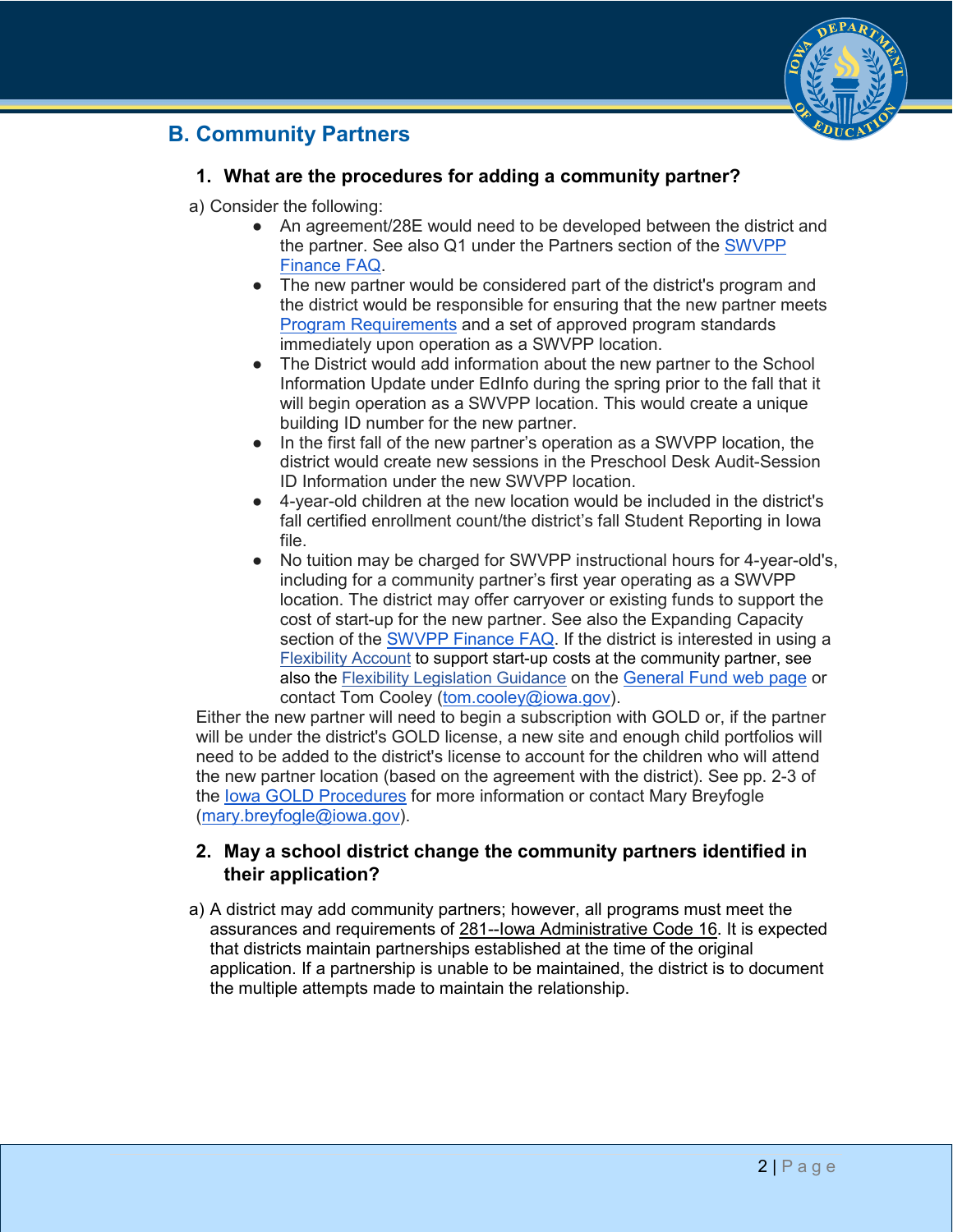

- **3. Does a community partner need to be located within the district boundaries in order to collaborate to provide the SWVPP?**
- a) Yes, a community partner (private preschool/child care center, faith-based preschool or accredited nonpublic school) must be located within the district boundaries in order to participate with the district in the provision of the SWVPP.
- **4. When additional preschool programs (community or district-based) are added as part of the district's SWVPP, what is the period for meeting program requirements?**
- a) Newly added classrooms (community or district-based) are expected to meet the same assurances, and requirements as the programs included in the district's original application. Districts are encouraged to maintain and expand their community partnerships to increase access to quality preschool programs and to meet the needs of the community. As community partnerships increase, additional preschool programs will have their children counted as part of the Certified Enrollment to generate SWVPP funds for the subsequent year.

For example, if a district adds a preschool program in their second year, the program must immediately meet program standards, have a certified teacher, and meet all of the requirements and assurances of [281--Iowa Administrative Code 16](http://www.legis.iowa.gov/DOCS/ACO/IAC/LINC/Chapter.281.16.pdf) if the district plans to count the children in this program on the Certified Enrollment count which must be certified by October 15. This would be the same as a district adding a section of first grade; they would meet the district requirements for a certified teacher and other requirements expected of an accredited school district.

# <span id="page-2-0"></span>**II. Enrollment/Eligibility**

## **A. Eligible Child for SWVPP**

### **1. Who is eligible to participate in SWVPP?**

a) A child may participate in the preschool program if s/he:

- Is a resident of Iowa; and
- Is four years of age on or before September 15 of the current school year.
- If space and funding are available, a child younger or older may participate; however, the child shall not be counted for state funding purposes.

**Note**: Children on an instructional service IEP may be included as part of a SWVPP but will not generate SWVPP funding.

256C.3(1), 256C.4.(2), Finance FAQ for the SWVPP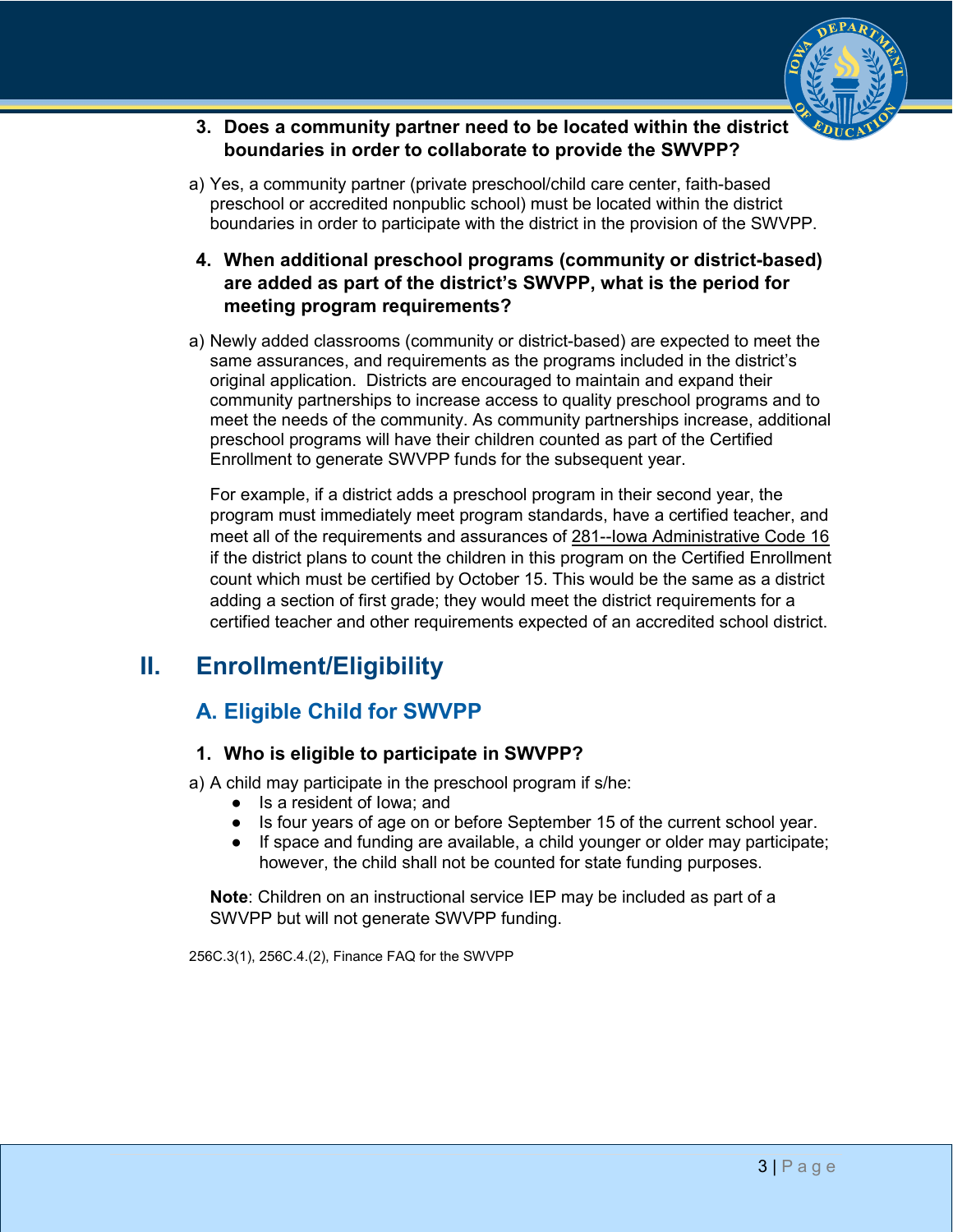

#### **2. Does the preschool program need to be available for children with special needs?**

a) Yes. Federal guidelines (Individuals with Disabilities Education Improvement Act or IDEA-2004) require the Least Restrictive Environment (LRE) to be considered for every child eligible for special education services. The child may attend the preschool program, and would be included in the staff to child ratio and maximum class size, but would not be funded through the SWVPP (supporting funds would be provided through IDEA).

256C.3(3)d., 281--16.3(13)

#### **3. Are children on a support only IEP considered to be eligible children?**

a) Yes. Children on a support only IEP are considered to be eligible children for the SWVPP. If they are four-years-old on or before September 15 they will generate SWVPP funding. Support only services would include speech, occupational, or physical therapy, etc.

#### **4. What should a district do if there are more families of four-year-old children wanting SWVPP and the district does not have room? Is the district obligated to start an additional preschool program?**

a) No. The district is not required to begin an additional preschool program; this is a local decision. Developing guidelines for registration and enrollment of four-yearolds for the preschool program would be a decision of the district with the advisement of the local advisory group. In addition, a district may use carry over funds to expand the program within the district or through community partnerships in an effort to address the waiting list.

## **B. Resident District**

### **1. Does the child have to reside in the district that provides the preschool program?**

a) No. An eligible child may attend preschool in any [district providing SWVPP.](https://www.educateiowa.gov/pk-12/early-childhood/statewide-voluntary-preschool-program-four-year-old-children#Awarded_Applicants)

281--16.15, 281--16.11(1)a.

### **2. Does open enrollment apply to the SWVPP?**

a) Open enrollment would only apply to three to five year olds in the PK grade level with an instructional IEP. All other preschool eligible children may attend SWVPP in any district providing the program.

281--16.15, 281--16.11(1)a.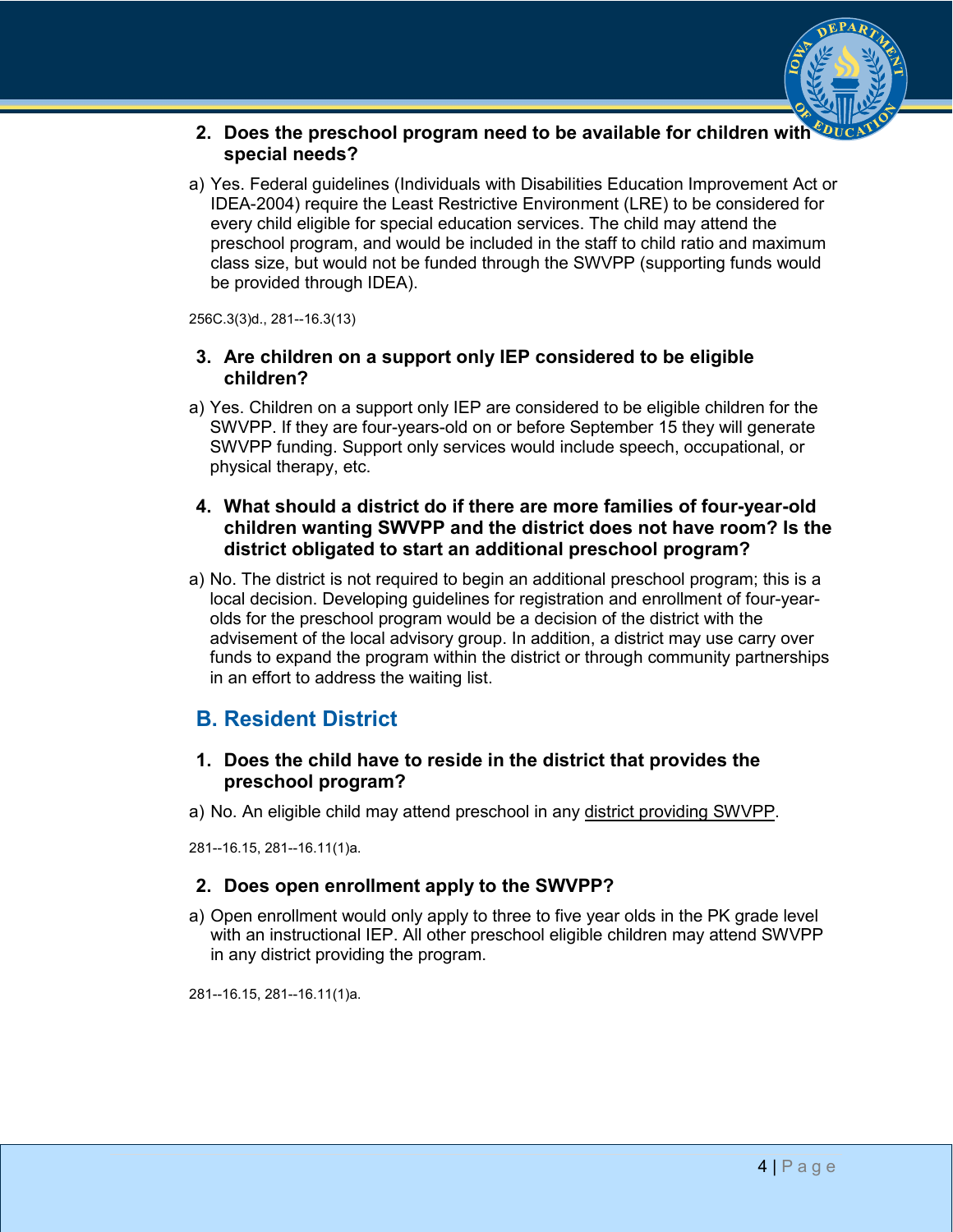

- **3. If a district does not have the space available to serve all children, may a district give priority to children who reside in the district (vs. children who reside in other districts)?**
- a) This is a local district decision. It is recommended that the school board and the advisory committee review eligibility and selection criteria for registration and enrollment. This policy should be available to families interested in the program.

Iowa's Administrative Rules define an eligible child as a resident of Iowa and who is four-years-old on or by September 15 of the current school year. The SWVPP funding follows the child, regardless of the resident district.

## **4. Is the SWVPP voluntary for districts and families?**

a) A district is not required to develop a preschool program. If a district chooses to offer a SWVPP, the district agrees to accept funds and provide programing and services to enrolled children. Families are not required to participate (enroll) in a preschool program. State law does not require preschool participation. However, children shall be considered to be of [compulsory attendance](https://www.educateiowa.gov/sites/files/ed/documents/2013-05-06%20Compulsory%20Attendance%20for%205-year-old%20Students.pdf) age once enrolled.

256C.2, 256C.3(4)d.

## <span id="page-4-0"></span>**III. Assurances and Requirements**

## **A. Approved Local Program**

### **1. Who is responsible for ensuring program requirements and assurances are met throughout the local program (inclusive of community partners)?**

a) The District receives approval from the Department of Education to provide the Statewide Voluntary Preschool Program (SWVPP) and is responsible for oversight of the program. The district should have agreements outlining requirements and mutually agreed upon expectations with any community partners to provide the SWVPP. Community partners are considered part of the district's program and the district is responsible for ensuring that each partner meets program requirements and a set of approved program standards immediately upon operation as a SWVPP location.

256C.1(1), 256C.3(4)b.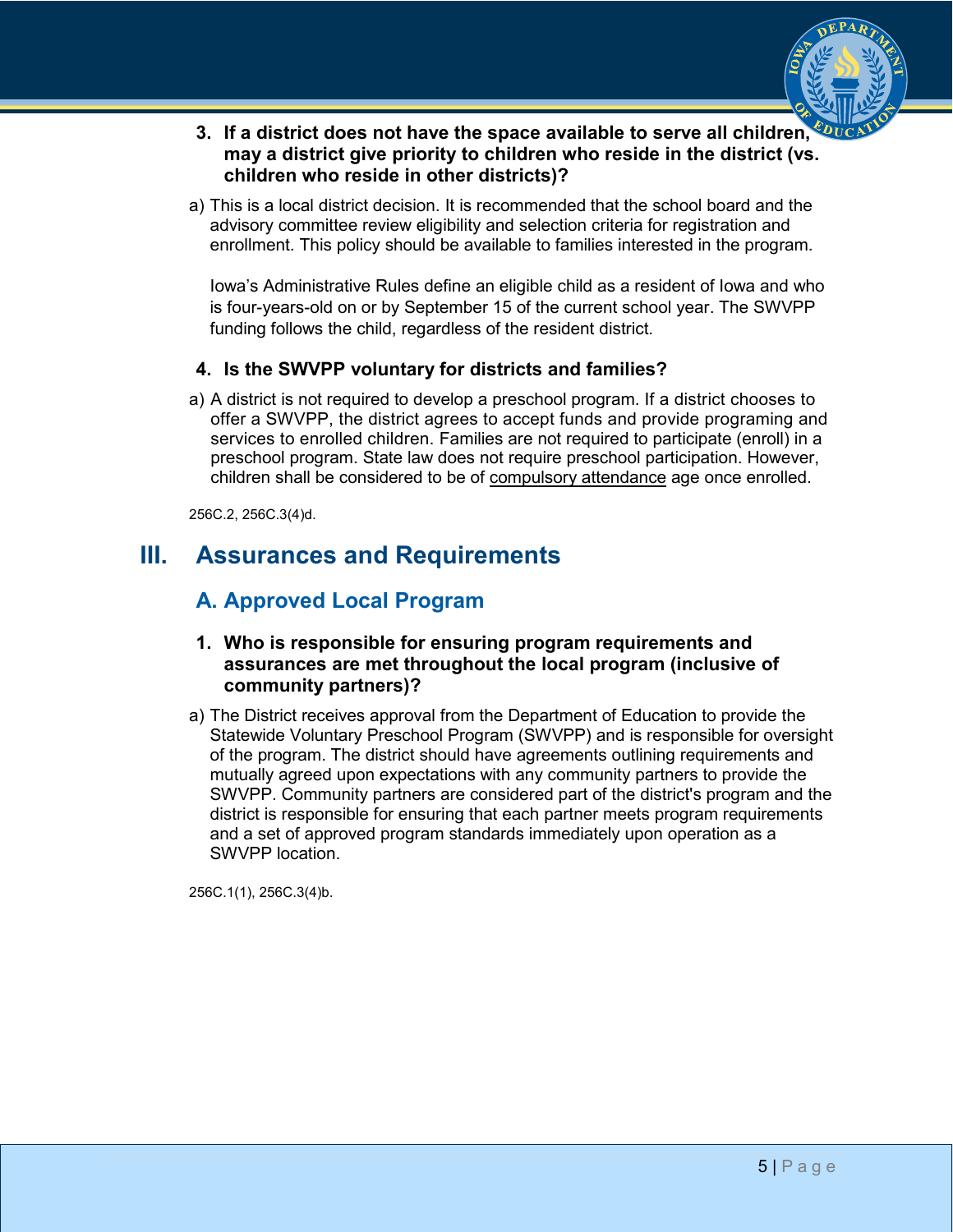

## **B. Program Standards**

### **1. What are the appropriate program standards for the SWVPP?**

a) Three options for program standards include Head Start Program Performance Standards (HSPPS), Iowa Quality Preschool Program Standards (IQPPS) and the National Association for the Education of Young Children (NAEYC) Early Learning Program Accreditation Standards and Assessment Items. Each classroom must follow **one** of the three approved sets of program standards. More than one set of program standards may be followed across the District's program. For example, if the district partners with a Head Start program, the Head Start program must follow HSPPS, while a district building preschool may select to follow Iowa Quality Preschool Program Standards. Classrooms following HSPPS should include Head Start eligible and funded students.

256C.3(3)b., 281--16.3

#### **2. Is a private provider contracting with the school district required to adopt the same program standards as the school district?**

a) This is not a requirement but a collaborative decision made at the local level. One of the three (3) program standards options must be in place.

256C.3(3)b., 281--16.3

## **C. Maximum Number of Children**

#### **1. What is the maximum number of children that can be in an SWVPP classroom?**

a) There may be no more than 20 children in a classroom with adequate space available (must have a minimum of 35 square feet of usable space per child). Districts are encouraged to plan for children on IEPs who may be integrated in the classroom at a later date. Children on IEPs are included in the total group size for the classroom.

256C.3(3)a., 281--16.3(3)

### **2. May the district have more than 20 children in the session if there are additional adults?**

a) No, there may be no more than 20 children in a session.

256C.3(3)a., 281--16.3(3)

#### **3. What is the maximum class size if there are 3-year-old children in the classroom?**

a) If the majority of children are 3 years of age, the ratio and maximum number of children are determined by the program standard locally selected.

281--16.3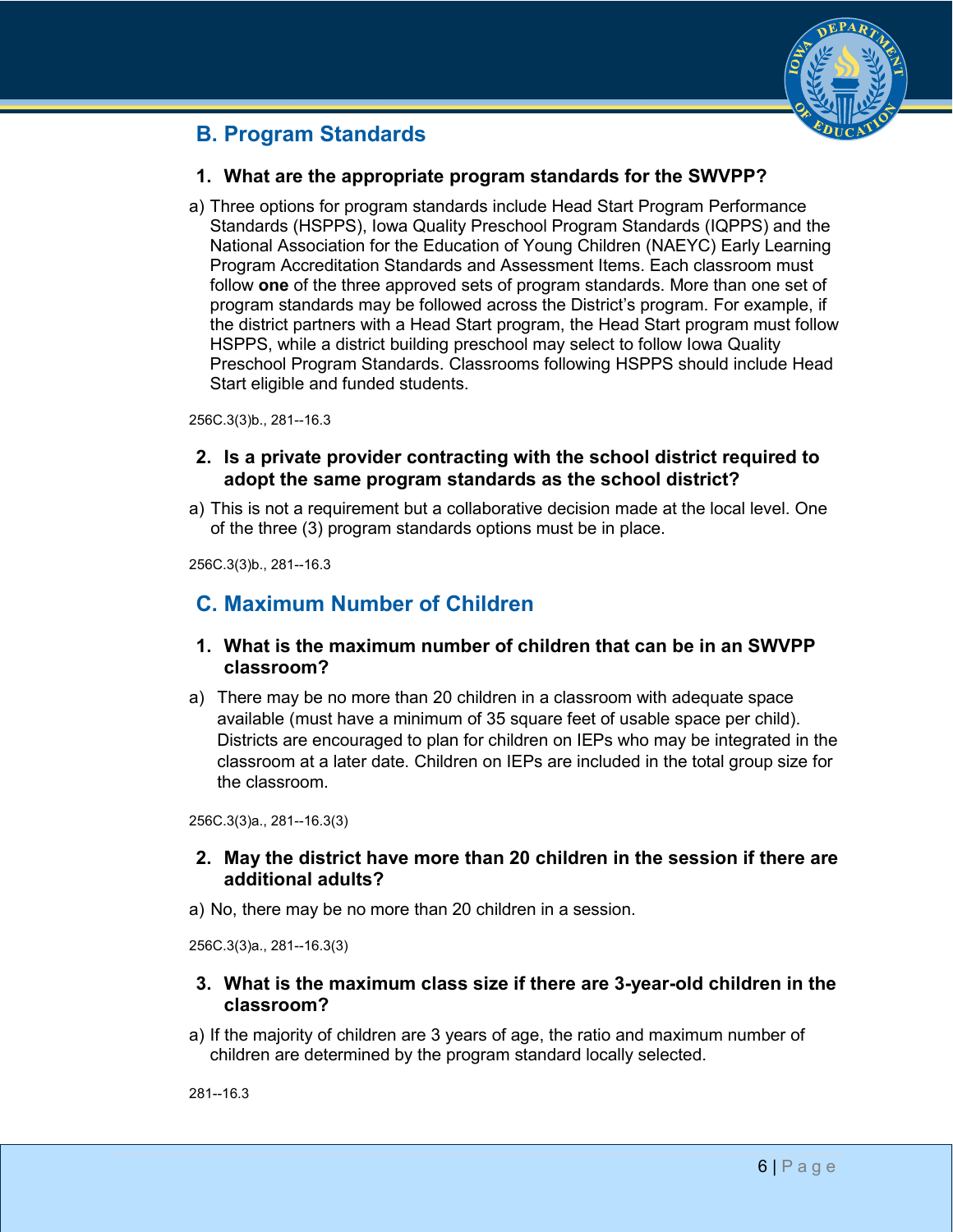## **D. Adult to Child Ratio**



## **1. What are the adult to child ratios?**

a) There must be a minimum of one appropriately licensed teacher present during SWVPP instructional time. A minimum of one appropriately licensed teacher and one staff member shall be present when 11 to 20 four-year-old children are present. Staff members shall have reasonable line-of-sight supervision of all children. If the majority of children are 3-years-old, the ratio would be determined by the program standard locally selected.

256C.3(3)a., 281—16.3(2), 281—16.3(4), 281--16.9(5)b.

## **E. Calendar/Instructional Time**

#### **1. What is acceptable instructional time?**

a) A minimum of 10 hours per week of instructional time is required in the SWVPP. The teacher should provide instruction on the skills and knowledge included in the Iowa Early Learning Standards, and directly related to the program's locally determined curriculum. Instructional time should relate to intentional, planned teaching and learning experiences that would be reflected in the teacher's planning and lessons.

256C.3(3)f., 281--16.3(4)

#### **2. Is the preschool start date the same date as the district's first day of school for K-12?**

a) Districts are encouraged to start their SWVPP within a reasonable time frame comparable to their existing school calendar to allow children to benefit from the preschool program and learning experiences. In order to accommodate the required home visits, districts may choose to start the SWVPP several days later than the K-12 start date.

### **3. How many days per year does the preschool have to provide instruction?**

a) It is recommended that the number of days per year be within the parameters of the school calendar days in session.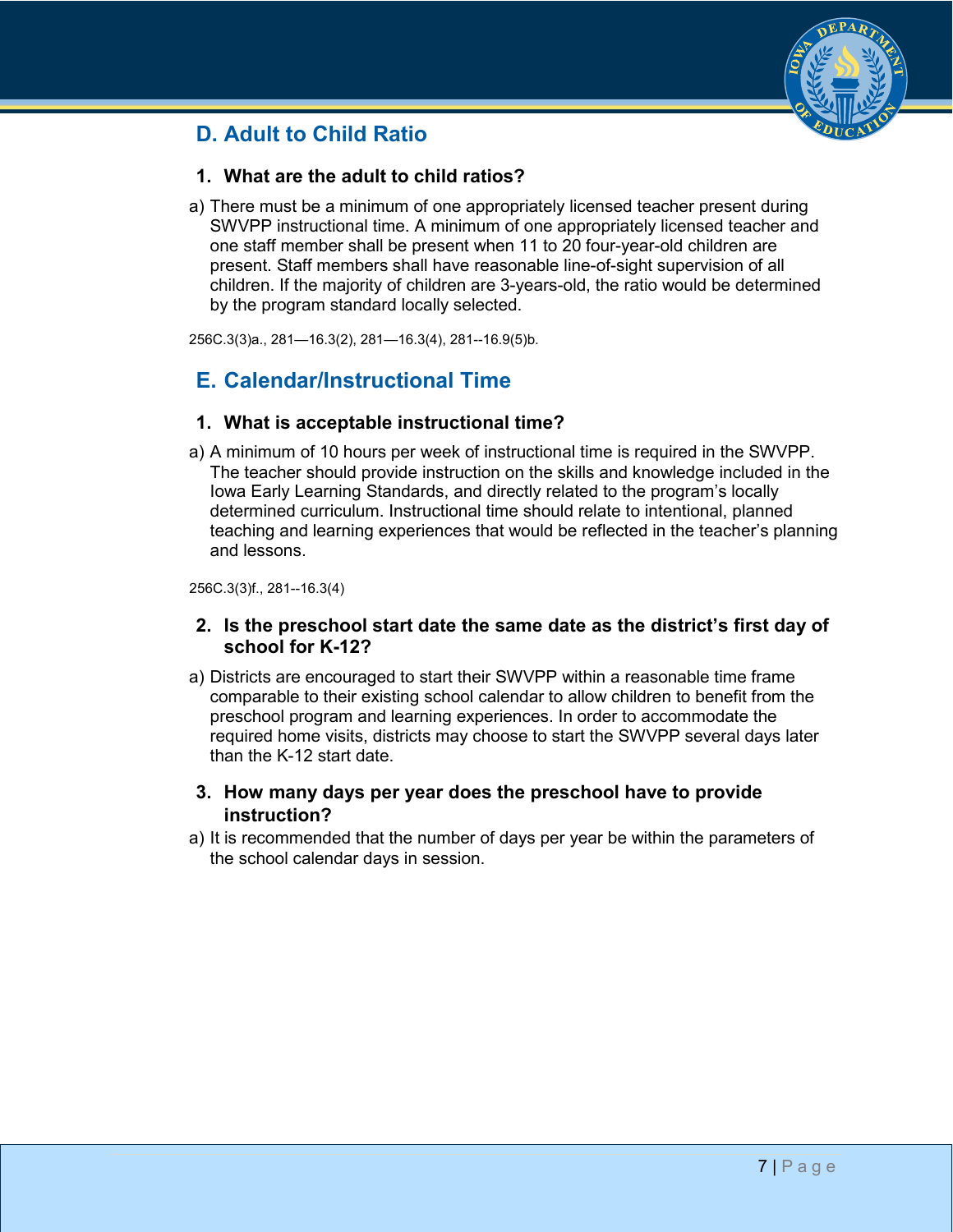

## **F. Snack and/or Meal**

## **1. The SWVPP schedule is from 8:30 a.m. to 12:00 p.m. Is there any requirement that a meal would need to be provided?**

a) Districts are encouraged to provide a minimum of one meal to children in the SWVPP. According to both the National Association for the Education of Young Children (NAEYC) Early Learning Program Accreditation Standards and Assessment Items and the Iowa Quality Preschool Program Standards, a meal or snack must be served. IQPPS Criterion 5.17 states, "The program serves meals and snacks at regularly established times. Meals and snacks are at least two hours apart, but not more than three hours apart." Preschool foundation aid funds may be used by approved local programs and community providers for food and beverages used by children in the approved local program.

256C.4(1)e., 281--16.3(11), 281--16.3

## **G. Teacher Requirements**

### **1. Who employs the teacher?**

a) The district may employ the teacher or contract with another agency to provide instruction to children in a variety of settings. No matter whether the district employs the teacher or contracts with another agency for the services of a qualified preschool teacher, the district has the responsibility to ensure that all teachers meet the requirements of [Iowa Code chapter 256c](http://www.legis.iowa.gov/DOCS/ACO/IC/LINC/Chapter.256c.pdf) and IAC 281-16 Statewide Voluntary Preschool Program Administrative Rules.

256C.3(2)a.1., 281--16.2(Teacher), 281--16.9(5)a.

### **2. What qualifications does the SWVPP teacher need to have?**

a) Preschool teachers must hold a valid practitioner's license issued by the Board of Educational Examiners under Iowa Code chapter 272 and hold endorsement from the Board of Educational Examiners that includes prekindergarten. There is no requirement that the teacher be an employee of the district; a private provider or other public agency with whom the district has entered into an agreement or contract under Iowa Code chapter 28E may employ the teacher. Contact the [Board](http://www.boee.iowa.gov/)  [of Educational Examiners](http://www.boee.iowa.gov/) for specific teacher information.

Appropriate teaching endorsements are:

- Teacher Endorsement #100 -- Prekindergarten through grade three, including special education;
- Teacher Endorsement #103 Prekindergarten through kindergarten;
- Teacher Endorsement #106 Prekindergarten through grade three*;* or
- Teacher Endorsement #1001 Birth through grade three inclusive settings.

A Class B conditional license is also an appropriate license if it is for Birth through grade three inclusive settings or PK-K. If teachers do not hold one of these endorsements, they should apply to BOEE for a conditional license.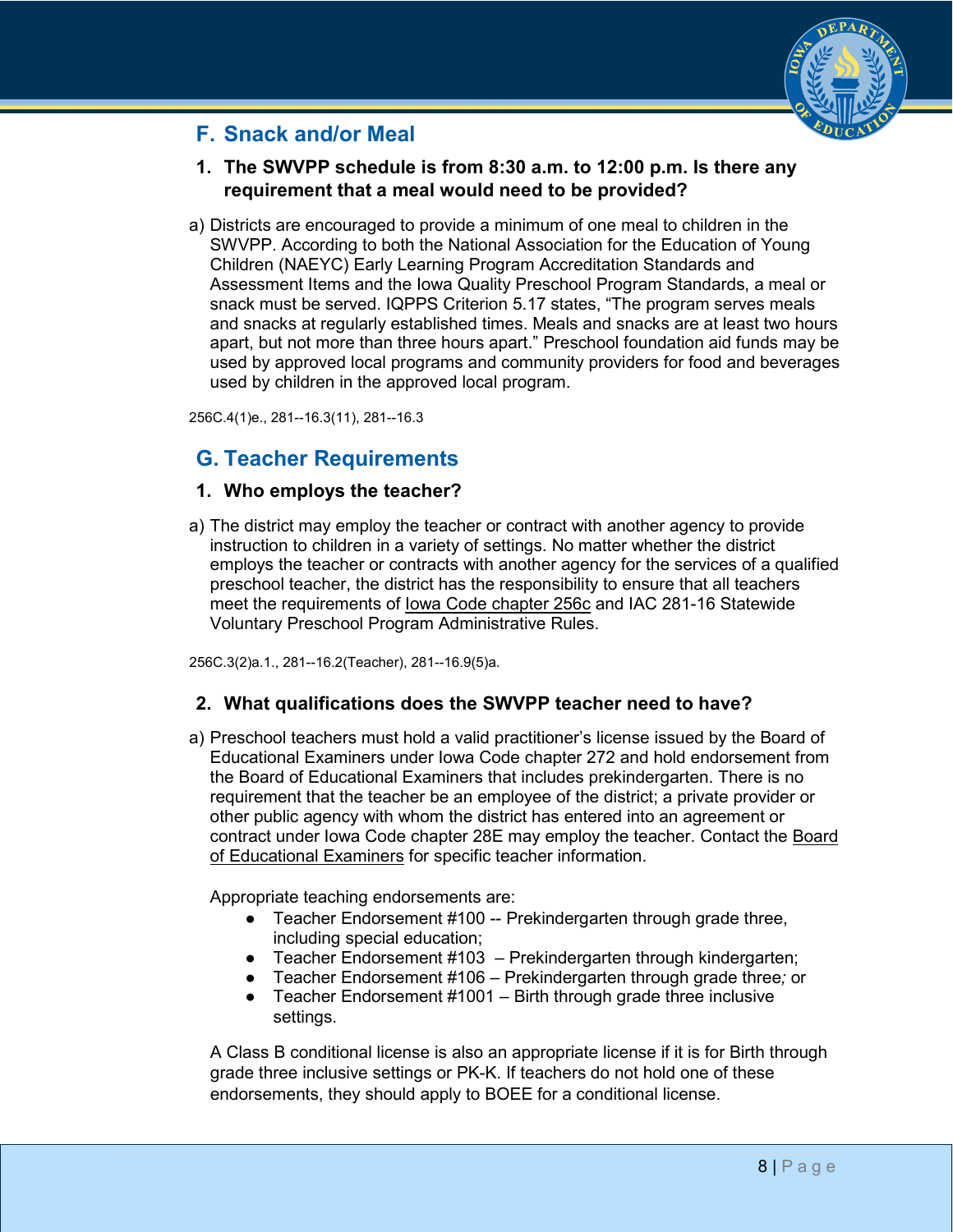

**Note:** A teacher who has an Early Childhood Teacher – Special Education 15.2 (19) endorsement (also known as #223/#262) is not appropriately licensed to teach in the SWVPP because the endorsement does not include preschool general education. The teacher may apply to the Board of Educational Examiners for a Class B conditional license in one of the acceptable teaching endorsement areas listed above.

256C.3(2), 281--16.2, 281--16.3(1)

## **3. If a district contracts with another agency to provide the SWVPP, is the district required to evaluate the teacher? Does Chapter 284 apply?**

a) The district is responsible to evaluate only district employees. If a district does not employ the teacher but instead contracts or develops an agreement with another agency to provide the preschool teacher, that agency is responsible for the supervision and evaluation of the teacher. In the latter situation, Chapter 284 does not apply. The district is not required to evaluate a teacher employed by a community partner.

### **4. If the teacher is an employee of the school district, who evaluates the teacher?**

a) The district employee with an Evaluator Endorsement through the Board of Educational Examiners evaluates the teacher employed by the district, regardless of where instruction is provided.

Iowa Code 284.2(5); 281—83.2; Iowa Code 284.8(1); 83.5(3)

## **5. If the community partner employs and evaluates the teacher, is the supervisor required to hold an Evaluator Endorsement from the Board of Educational Examiners?**

a) It is not a requirement of the community partner supervisor evaluating the teacher to hold an Evaluator Endorsement from the Board of Educational Examiners.

281--83.2

## **6. What are the requirements for a preschool teacher who is not employed by a school district to convert the initial license to a standard license?**

a) The teacher should contact the [Board of Educational Examiners](http://www.boee.iowa.gov/) for information on license conversion.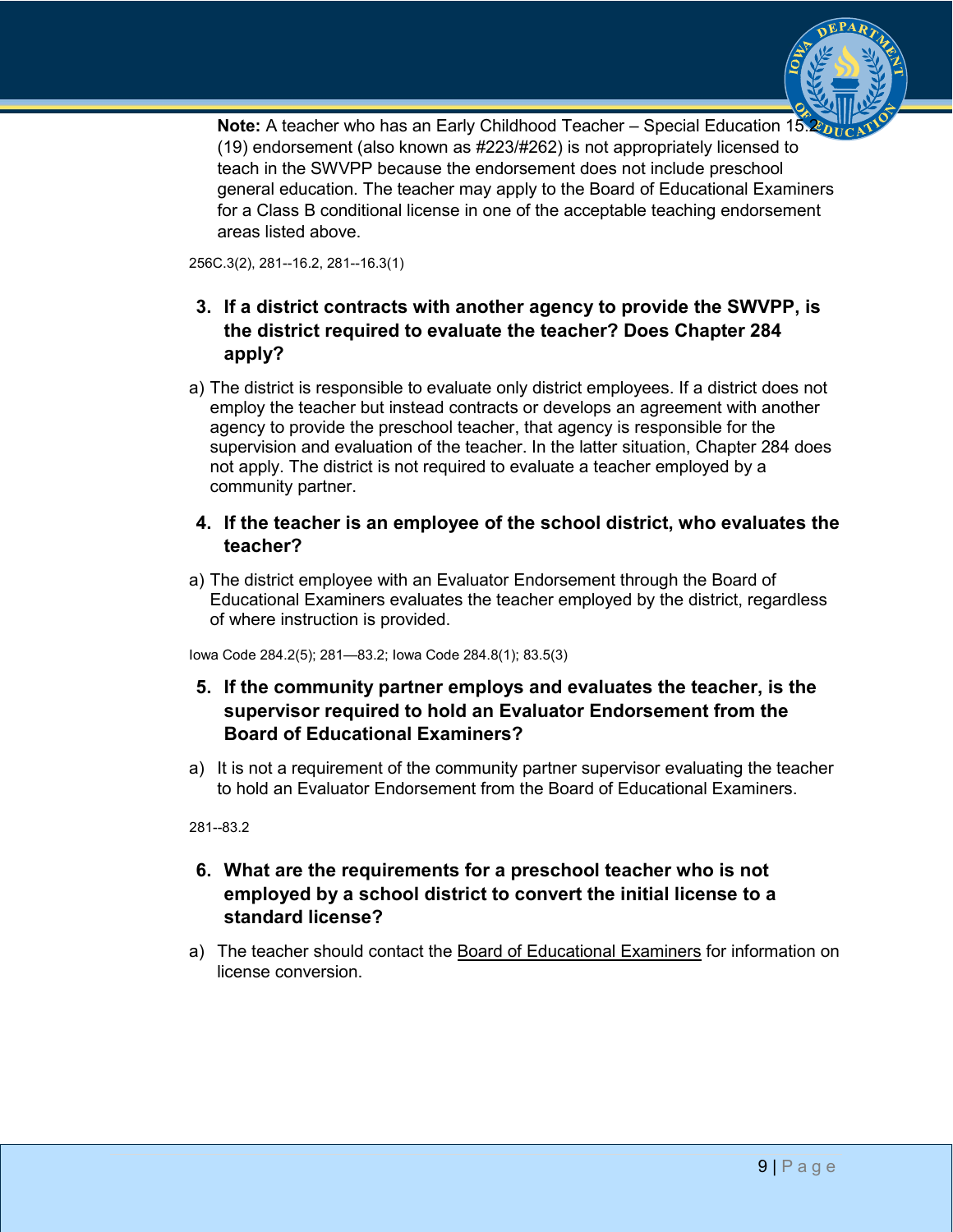

#### **7. What collaboration responsibilities does the teacher have?**

- a) The teacher must:
	- **Collaborate** with other partners as necessary. Partners may include family support/parent education staff, community childcare, Early Childhood Iowa, Head Start, Shared Visions, and others as necessary to meet the needs of the child and family.
	- **Develop** and maintain a relationship with the child's family in order to support the success of children and their families to reach desired results.
	- **Assist** families to identify and access available resources to meet the needs of the child.

256C.3(3)e., 281--16.4

## **H. Staff Development**

#### **1. Are districts required to provide staff development to SWVPP teachers?**

a) Yes, districts shall ensure appropriate staff development is provided to district SWVPP teachers as addressed in the career development plan. Staff development must be specific to early childhood and must be offered to community partner teachers.

256C.3(4)d., 281--16.3(8)

### **2. How many hours of staff development should a district make available?**

a) It is recommended that the district provide a minimum of 15 hours per year of staff development. This is consistent with recommendations from the [National Institute](http://nieer.org/)  [for Early Education Research.](http://nieer.org/)

Professional development hours must be offered in addition to the minimally required instructional hours. The schedule of instructional hours should account for weeks in which professional development is also scheduled, so that the minimum instructional hours requirement would still be met in weeks in which professional development hours are offered. An example would be planning to offer 12 instructional hours weekly across MWF; then, if PD is offered once or twice a month on a Wednesday as a two-hour early out, the 10-hour weekly minimum could still be addressed.

## **3. Are teacher assistants in the SWVPP required to participate in staff development?**

a) Yes, the district must ensure that all district SWVPP staff receive appropriate staff development in early childhood education. The school district shall ensure that staff members for the program are provided appropriate staff development in early childhood education.

281--16.3(8)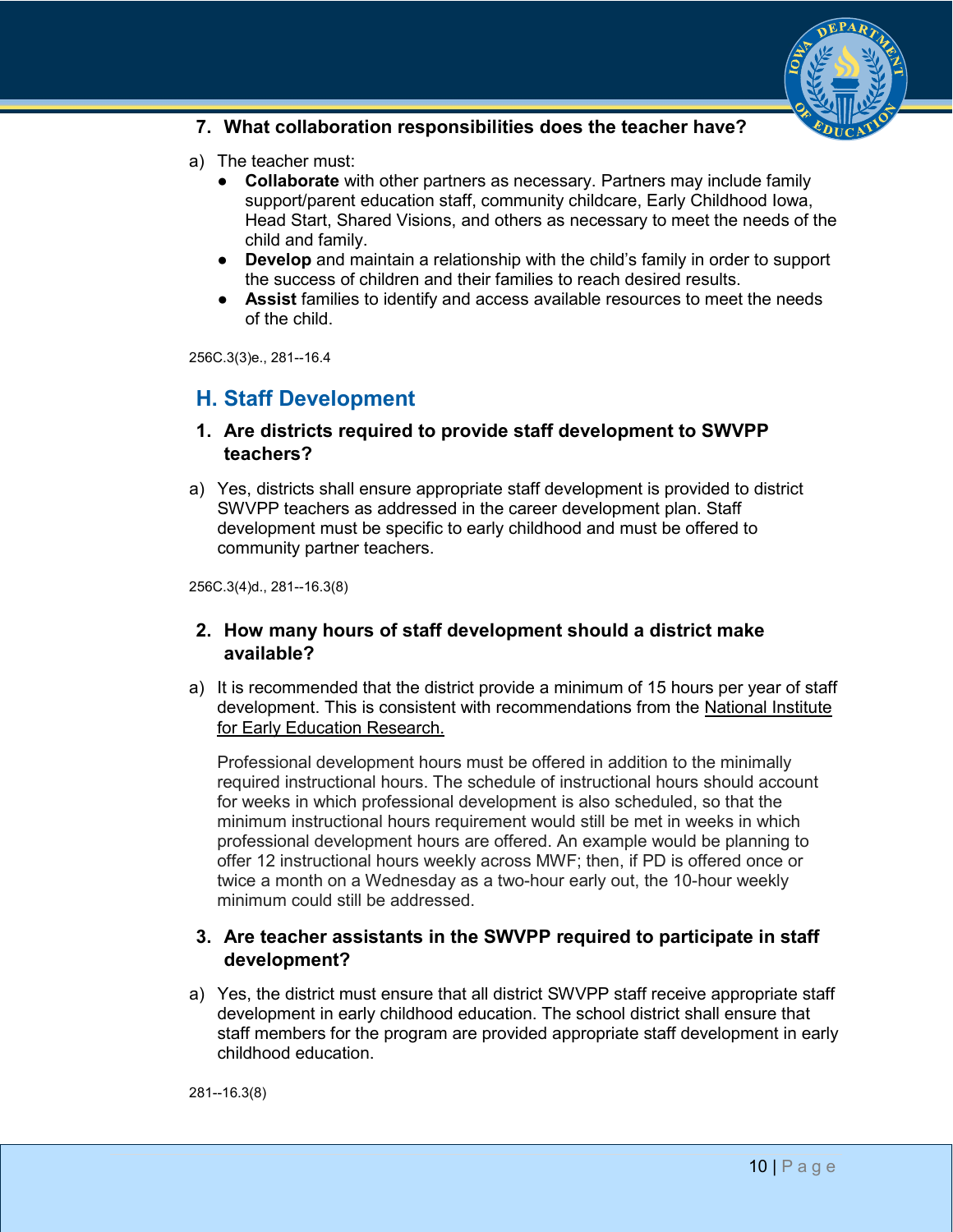

## **I. Curriculum**

### **1. What are the curriculum requirements for the SWVPP?**

a) Not all SWVPP classrooms are required to use the same curriculum. A district must use a curriculum with a research or evidence-based written framework that is comprehensive, addresses the needs of the whole child, and provides a guide for decision making about content, instructional methods, and assessment. Examples include, but are not limited to, Creative Curriculum and High Scope.

The curriculum also must meet the identified program standards (National Association for the Education of Young Children (NAEYC) Early Learning Program Accreditation Standards and Assessment Items, Iowa's Quality Preschool Program Standards, or Head Start Program Performance Standards), and must align with the Iowa Early Learning Standards. The benefits of districts using the same curriculum across all preschool classrooms include teachers working together to align instruction with the Iowa Early Learning Standards, planning for instruction, and attending cohesive professional development to enhance teaching and learning.

256C.3(3)c., 281--16.3(5), 281--16.3(6)

### **2. What does research or evidence-based mean?**

a) Research-based means there are theories behind it, but that they are not always proven true. Evidence-based means there is evidence to back it up. The Every Student Succeeds Act (ESSA) definition of "evidence-based" includes four levels of evidence. The first three levels require findings of a statistically significant effect on improving student outcomes or other relevant outcomes based on different types of studies. The fourth level addresses ideas that do not yet have an evidence base; these are considered "under evaluation" based on ongoing efforts to examine the effects.

Results Matter (2017, June). 9 Ways to Make Federal Legislation Evidence-Based. Retrieved from: [http://results4america.org/wp-content/uploads/2017/06/9-Ways-to-Make-Federal-Legislation-](http://results4america.org/wp-content/uploads/2017/06/9-Ways-to-Make-Federal-Legislation-Evidence-Based-2017-What-Works-Guide-for-Congress.pdf)[Evidence-Based-2017-What-Works-Guide-for-Congress.pdf.](http://results4america.org/wp-content/uploads/2017/06/9-Ways-to-Make-Federal-Legislation-Evidence-Based-2017-What-Works-Guide-for-Congress.pdf)

## **J. Assessment**

### **1. What are the assessment requirements?**

a) Districts are required to assess all preschool children with the GOLD online assessment and maintain local agreements with Teaching Strategies under Iowa's GOLD State Umbrella Agreement. [Iowa Code 279.60](https://www.legis.iowa.gov/docs/code/279.60.pdf) was amended in 2013 to include the MyTeachingStrategies GOLD assessment for every resident prekindergarten or four-year-old child whose parent or guardian enrolls the child in the district. This includes any preschool-aged child enrolled by a parent in a district program. Examples include four-year old, and mixed age classrooms, as well as those in which a child receives early childhood special education services. It also includes any community based early childhood program that receives Statewide Voluntary Preschool Program funding.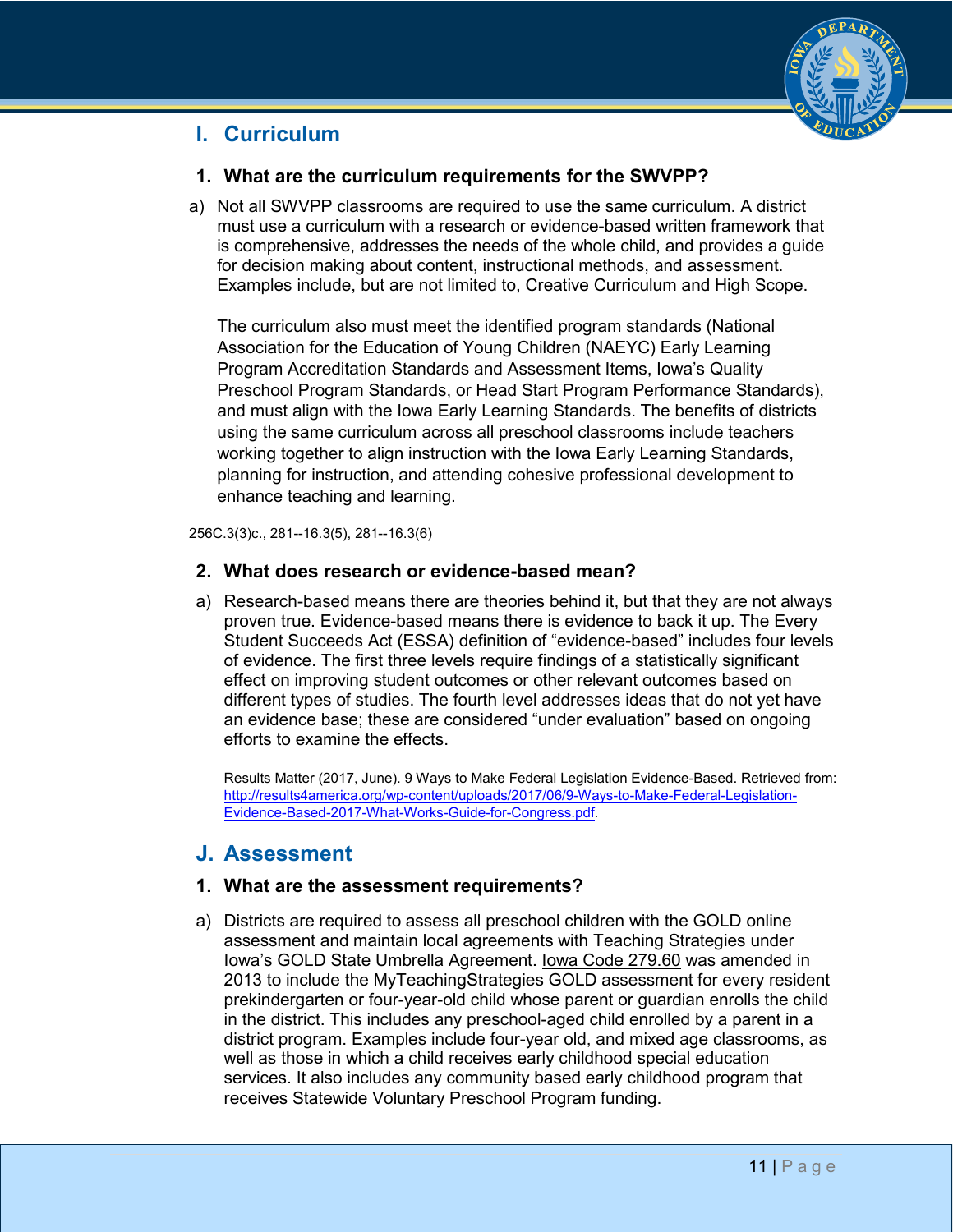

## **K. Families**

## **1. Do families need to be involved in SWVPP programming?**

a) Yes, family participation is vital to their child's preschool success. The SWVPP must involve families in at least one home visit, one family night, and a minimum of two family-teacher conferences annually. Family involvement may include volunteering in the classroom, orientation to the preschool program, parent education, general communications, and other activities.

281-16.3(12), 256C.3(3)g.

## **2. What are the requirements for Family Night?**

a) This is a local decision that should be made with the input from the local advisory group, including parents if possible. It is not recommended that districts use Open House or Meet the Teacher events to meet this requirement. Some ideas may include events such as Family Literacy Night, Family Math Game Night, Family Art Project Night, cookie-decorating night, a literacy tea party, a family picnic, etc. Ideas may be generated based on input from the advisory group and specific to the needs of local communities.

## **3. Does the home visit need to take place in the home?**

a) It is the expectation that the home visit occurs in the home. It is intended for the teacher to meet the child and family in a familiar environment so the child has a comfortable adjustment to the school. The home visit provides an opportunity for the teacher to become acquainted with and learn from the family about its family structure, preferred child-rearing practices, and information families wish to share about their socioeconomic, linguistic, racial, religious, and cultural backgrounds. The visit provides an opportunity for staff to learn about the family's priorities and hopes for their child. It also provides an opportunity to learn about the child within the family context.

If a family expresses a preference to meet at an alternate location for the home visit, this request should be honored. With the prior reviewed purposes in mind, the school setting is not the preferred setting for conversation and learning about the child and family. The home visit should occur in a setting in which the family is comfortable or a neutral location may be considered such as a library, coffee house, or a park. School districts also need to ensure the safety of their staff in determining the location and timing of the home visit.